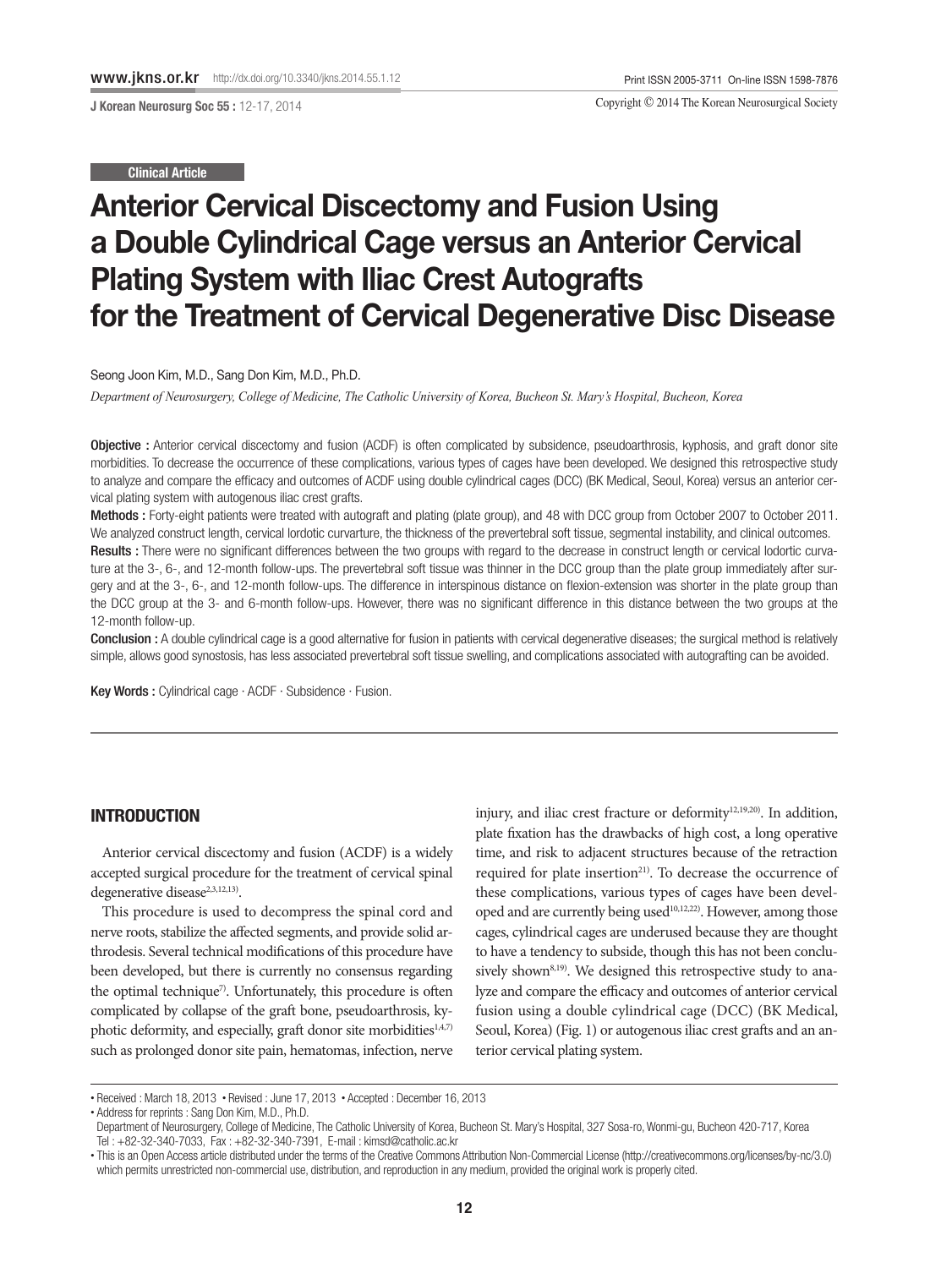# MATERIALS AND METHODS

This retrospective study was conducted with the approval of the medical ethics review board at our institution.

### Patient population

We performed a retrospective study of patients who underwent one level ACDF by one of two different methods. The same surgeon performed all procedures. Forty-eight patients were treated with autograft and plating (plate group) and 48 with DCC group from October 2007 to October 2011. All patients initially presented with cervical radiculopathy and concordant soft disc herniation that persisted despite conservative management. Patients with confounding variables (required more than two level ACDF, previous cervical spine surgery, additional posterior decompression, trauma, or tumor) or those for who imaging data were unavailable were not included in the study.

The demographic and clinical data of the two groups were comparable (Table 1). There were 25 males and 23 females aged between 24 years and 80 years (mean 51.2 years) in the DCC group. In the autograft and plating group, there were 24 males and 24 females who ranged in age from 19 years to 70 years (mean 46.5 years).

The levels of anterior segmental cervical fusion are shown in Table 1, and the most common cervical level involved was C5-6 in both groups. The clinical manifestations included neck pain, cer-

vical radiculopathy, and myelopathy, all of which were refractory to conservative treatment measures. Eleven (22.9%) patients in the plate group and 10 (20.8%) in the DCC group suffered from concurrent myelopathy and radiculopathy.

Odom's criteria (Table 2) were used to assess clinical outcomes.

## Surgical procedure

All the operations were performed by one surgeon. A standard anterior approach to the cervical spine was used in all patients. The basic technique used for exposure, discectomy, and decompression was the Robinson and Smith technique, and this technique was performed using a right-sided skin incision.

A microscope was used in all cases during the discectomy procedure. Endplates were prepared for fusion by drilling. The bony endplate was preserved as much as possible to prevent cage subsidence. In all instances, the posterior longitudinal ligament was opened and possible osteophytes compressing the nerve root were removed with Kerrison punches or drills, and adequate exposure and decompression of the dura mater and nerve root origins were obtained.

In the DCC group, double cylindrical cages (8, 9, 10 mm ø, BK Medical, Seoul, Korea), packed with reamed bone and Or-



Fig. 1. A : Double cylindrical cage (DCC). B : Intraoperative picture after cage placement. C and D : Anteroposterior and lateral radiographs following anterior cervical discectomy and fusion using DCC.

|  |  | Table 1. The demographic and clinical data of the two groups |  |  |  |  |  |  |  |  |
|--|--|--------------------------------------------------------------|--|--|--|--|--|--|--|--|
|--|--|--------------------------------------------------------------|--|--|--|--|--|--|--|--|

|                           | Plate group $(n=48)$ | $DCC$ group $(n=48)$ | $p$ value |
|---------------------------|----------------------|----------------------|-----------|
| Age (years)               | $46.48 \pm 10.5$     | 51.98±13.5           | $0.029*$  |
| Sex (%)                   |                      |                      | 0.838     |
| Male                      | 24(50)               | 25(52.1)             |           |
| Female                    | 24(50)               | 23(47.9)             |           |
| Location $(\%)$           |                      |                      | 0.894     |
| $C3-4$                    | 6(12.5)              | 5(10.4)              |           |
| $CA-5$                    | 7(14.6)              | 5(10.4)              |           |
| $C5-6$                    | 24(50)               | 25(52.1)             |           |
| $C6-7$                    | 11(22.9)             | 13(27.1)             |           |
| Clinical symptoms (%)     |                      |                      | 0.770     |
| Radiculopathy             | 30(62.5)             | 33 (68.8)            |           |
| Myelopathy                | 7(14.6)              | 5(10.4)              |           |
| Radiculomyelopathy        | 11(22.9)             | 10(20.8)             |           |
| Duration of symptom (day) | $85.63 \pm 112.7$    | 92.79±108.2          | 0.751     |

\*Stastical significance (*p*<0.05). DCC : double cylindrical cage

#### Table 2. Odom's criteria

| Classification | Definition                                                                                       |
|----------------|--------------------------------------------------------------------------------------------------|
| Excellent      | All preoperative symptoms relieved : abnormal findings improved                                  |
| Good           | Minimal persistence of preoperative symptoms : abnormal findings<br>unchanged or improved        |
| Fair           | Definite relief of some preoperative symptoms : other symptoms unchanged<br>or slightly improved |
| Poor           | Symptoms and signs unchanged or exacerbated                                                      |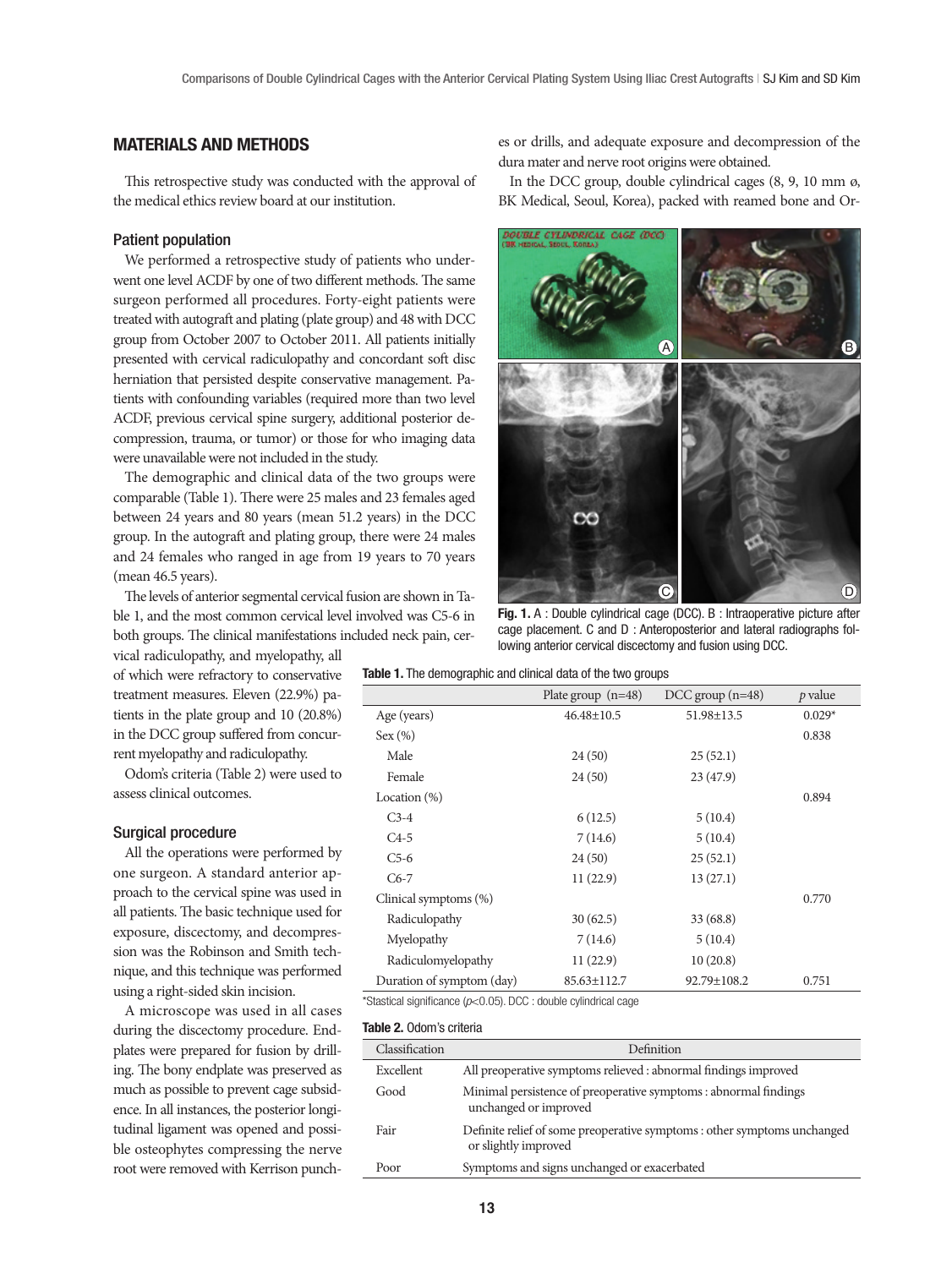thoblast II (IsoTis Orthobiologics, Irvine, CA, USA) were placed on either side by turning the implant inserter clockwise and applying a light pressure.

In the autograft and plating group, anterior plating was performed using the Smith-Robinson technique; tricortical autologous iliac bone was harvested from the iliac crest and grafted between the vertebral bodies under traction. Supplemental anterior plate fixation was performed using the Atlantis plate system of hybrid construct in which inferior (fixed-angled) screw act as buttress while variable-angle (superior) screws rotate at the plate-screw interface (Medtronic Sofamor Danek, Minneapolis, MN, USA).

A soft collar was prescribed for 12 weeks postoperatively in both groups.

### Radiologic evaluation

MRI scans were obtained before surgery and anteroposterior and lateral plain radiographs including dynamic views were obtained before surgery, immediately after surgery, at 6 weeks, 3 months, 6 months, and 12 months after surgery.

The construct length was measured as the distance between the middle margin of the upper end plate of the upper vertebra and the middle margin of the lower end plate of the lower vertebra (Fig. 2A). Subsidence was defined as ≥3 mm reduction in the construct length between immediately after surgery and the 6-week follow-up.

Cervical spinal curvature was measured by the method of Profeta et al.18) (Fig. 2B). A straight line was drawn from the posterior border of the dens to the posterior-inferior border of C7. Another line was drawn from the posterior-inferior border of C4 perpendicular to the first line, whose intersected length was measured in millimeters as the degree of spinal curvature, with a length of 0 mm corresponding to straight lateral spine curvature. Negative values denoted kyphotic spine curvature and positive values lordotic spine curvature.

The thickness of the prevertebral soft tissue was measured as the distance between the soft tissue shadow and the anterior margin of the lower endplate of the caudal vertebra (Fig. 2C).

Nonunion was defined as the appearance of segmental instability with ≥2 mm widening of the interspinous distance on flexionextension lateral views at the last follow-up (Fig. 2D). In addition, radiolucency >50% over the anteroposterior distance of the interface between the endplates and implants was defined as nonunion.

## RESULTS

The construct length was not statistically different between two groups on the first day, 6 weeks, 3, 6, or 12 months post-operatively. The prevertebral soft tissue was significantly thinner in the DCC group than in the plate group on the first day and 3, 6, and 12 months post-operatively. Clinically, one patient in each



Fig. 2. A : The construct length was measured as the distance between the middle margin of the upper end plate of the upper vertebra and the middle margin of the lower end plate of the lower vertebra. B : The lordotic curvature was measured by Profeta's method. C : The thickness of the prevertebral soft tissue was measured as the distance between the soft tissue shadow and the anterior margin of the lower endplate of the caudal vertebra. D : Segmental instability was measured as the difference of the interspinous distance on the flexion and extension radiographs.

group developed postoperative dysphagia, but both patients recovered in 1 month. There was a trend towards increased lordotic curvature over time at 3, 6, and 12 months in both groups without any significant difference between the groups. The difference in the interspinous distance at flexion and extension, reflecting segmental instability, was significantly smaller in the plate group than in the DCC group at 3 and 6 months postoperatively, but no difference at 12 months (Table 3). In each group, nonunion was observed in one patient.

Table 3. Comparisons of the radiologic results between the plate group and the DCC group

|                |                | Construct length |                | Thickness of PS             |               | Lordotic curvature | Segmental instability* |                            |
|----------------|----------------|------------------|----------------|-----------------------------|---------------|--------------------|------------------------|----------------------------|
|                | Plate          | <b>DCC</b>       | Plate          | DCC                         | Plate         | <b>DCC</b>         | Plate                  | <b>DCC</b>                 |
| Preop(mm)      | $32.4 + 2.9$   | $32.4 \pm 3.2$   | $11.3 + 3.3$   | $12.0 + 2.7$                | $4.6 \pm 3.8$ | $4.5 + 3.9$        |                        |                            |
| Postop (mm)    | $35.6 \pm 3.1$ | $35.2 \pm 3.1$   | $17.6{\pm}4.0$ | $15.8 \pm 3.5$ <sup>†</sup> |               |                    |                        |                            |
| 6 week (mm)    | $33.5 \pm 3.1$ | $33.3 \pm 3.4$   | $14.5 \pm 3.4$ | $14.0 \pm 2.7$              |               |                    |                        |                            |
| $3$ month (mm) | $32.8 \pm 3.2$ | $32.6 \pm 3.4$   | $14.2 \pm 3.5$ | $12.5 \pm 3.1^{\dagger}$    | $5.7 + 3.4$   | $5.2 + 3.7$        | $1.2 + 0.9$            | $2.4 \pm 1.0^{\dagger}$    |
| 6 month (mm)   | $32.3 \pm 3.2$ | $32.3 \pm 3.4$   | $13.9 \pm 3.5$ | $12.1 \pm 2.8$ <sup>†</sup> | $6.6{\pm}3.1$ | $6.3 \pm 3.7$      | $0.7 \pm 0.6$          | $1.3 \pm 0.7$ <sup>†</sup> |
| 12 month (mm)  | $32.1 \pm 3.1$ | $31.4 \pm 3.3$   | $13.8 \pm 3.3$ | $11.4 \pm 2.9$ <sup>†</sup> | $7.9 \pm 2.8$ | $6.4{\pm}4.3$      | $0.5 \pm 0.4$          | $0.7 + 0.5$                |

\*Difference of the interspinous distance of the flexion-extension lateral views, † Stastical significance (*p*<0.05). PS : prevertebral soft tissue, DCC : double cylindrical cage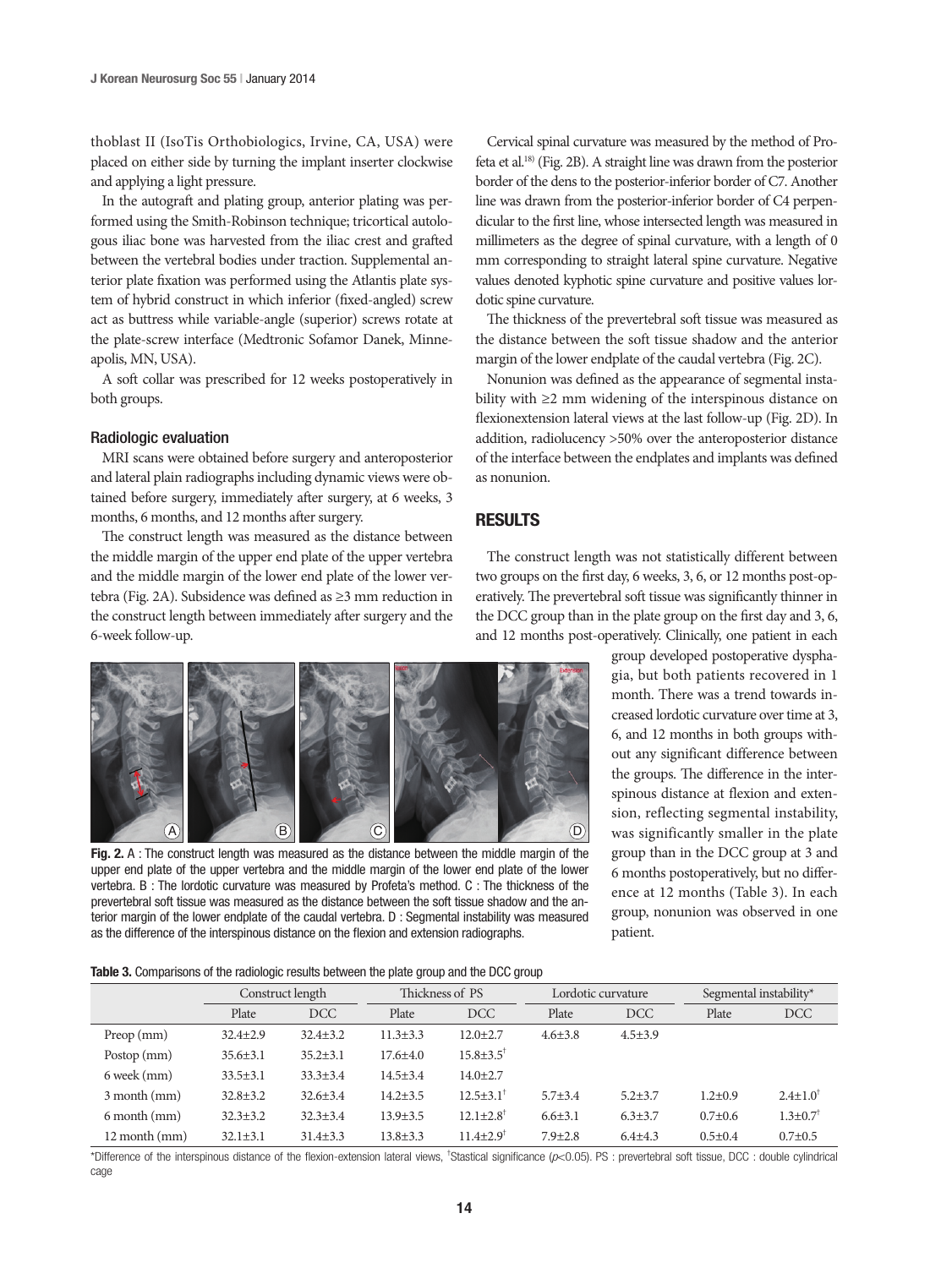Clinical outcomes were significantly more favorable in the DCC group at the follow-up assessment 6 weeks after surgery, but not at 3, 6, and 12 months postoperatively (Table 4).

The incidence of subsidence was lower in the DCC group than in the plate group (27.1% vs. 37.5% respectively), but this difference was not statistically significant (Table 5). Furthermore, the existence of subsidence was significantly associated with more unfavorable clinical outcomes at all follow-up assessments (Table 6).

Postoperative complications such as hematoma revision, hoarseness, infection, and dysphagia were observed in both groups, but were not fatal and patients healed in about 3 months. Furthermore, there were no significant differences in the inciworldwide. However, these are larger in size than double cylindrical cages and have to be inserted at the center, which is a vulnerable area. Therefore, complications such as subsidence occur frequently, which has led to decreased use of these cages.

Because the cylindrical cage has to be drilled into the intervertebral space, this procedure is destructive to the endplates, leaving them far from intact. The contact surface between the cage and osseous bony part of the endplate is reduced as a result of both endplate preparation and the cylindrical shape of the cage<sup>12)</sup>. The contact surface between the cage and the vertebral body, and the anterior intraoperative distraction have been confirmed to be risk factors for cage subsidence<sup>22)</sup>. Authors emphasized that double cylindrical cages address many of the issues associated

dence of postoperative complications between the two groups (*p*=0.294).

|  | <b>Table 4.</b> Comparisons of clinical outcomes between the plate group and DCC group |  |
|--|----------------------------------------------------------------------------------------|--|
|--|----------------------------------------------------------------------------------------|--|

# **DISCUSSION**

Stand-alone interbody cages can be inserted using a simple surgical technique and there is less damage to adjacent structures as there is no need for retraction, which is required for plate insertion. Furthermore, insertion of stand-alone interbody cages requires a shorter operating time and there is less blood loss than plate insertion<sup>4,6)</sup>.

A biomechanical study demonstrated that stand-alone cages provide adequate resistance to pullout and migration without anterior or posterior cervical fixation<sup>20)</sup>.

An ideal stand-alone interbody cage for ACDF would have to provide immediate postoperative stability, maintain disc height and cervical lordosis, achieve a solid fusion, and avoid complications due to the use of autogenous or allogenous bone grafts<sup>17)</sup>.

However, the exact relationships among cage subsidence, malalignment, fusion rate, and clinical outcomes remain unclear<sup>5)</sup>, and the optimal shape and material type for stand-alone cage procedures are highly debated, as is the utility of the stand-alone cage itself 13,15).

### Subsidence

Although many types of cervical single cages have been developed and used, postoperative subsidence is commonly reported.

Single cylindrical cages are widely used

Plate group (n=48) DCC group (n=48) *p* value 6 week outcome (%) Poor 7 (14.6) 1 (2.1) 0.05\* Fair 19 (39.6) 27 (56.2) Excellent 22 (45.8) 20 (41.7) 3 month outcome (%) Poor 4 (8.4) 2 (4.1) 0.58 Fair 22 (45.8) 20 (41.7) Excellent 22 (45.8) 26 (54.2) 6 month outcome (%) Poor 4 (8.3) 2 (4.1) 0.50 Fair 18 (37.5) 15 (31.3) Excellent 26 (54.2) 31 (64.6) 12 month outcome (%) Poor 3 (7.3) 2 (4.7) 0.43 Fair 16 (39.0) 12 (27.9) Excellent 22 (53.7) 29 (67.4)

\*Stastical significance (*p*<0.05). DCC : double cylindrical cage

| <b>Table 5.</b> Comparisons of the incidence of subsidence between plate group and DCC group |
|----------------------------------------------------------------------------------------------|
|----------------------------------------------------------------------------------------------|

|                |     | Plate $(n=48)$ | $DCC(n=48)$ | <i>p</i> value |
|----------------|-----|----------------|-------------|----------------|
| Subsidence (%) | Yes | 18 (37.5)      | 13(27.1)    | 0.275          |
|                | No  | 30(62.5)       | 35(72.9)    |                |

DCC : double cylindrical cage

|       | <b>Table 6.</b> Comparisons of clinical outcomes between the subsidence group and non-subsidence |  |  |  |  |  |
|-------|--------------------------------------------------------------------------------------------------|--|--|--|--|--|
| group |                                                                                                  |  |  |  |  |  |

|                      |           | Non-subsidence<br>$(n=65)$ | Subsidence<br>$(n=31)$ | p value  |
|----------------------|-----------|----------------------------|------------------------|----------|
| 6 week outcome (%)   | Poor      | 3(4.6)                     | 5(16.1)                | $0.021*$ |
|                      | Fair      | 28(43.1)                   | 18(58.1)               |          |
|                      | Excellent | 34(52.3)                   | 8(25.8)                |          |
| 3 month outcome (%)  | Poor      | 1(1.5)                     | 5(16.1)                | $0.002*$ |
|                      | Fair      | 25(38.5)                   | 17(54.8)               |          |
|                      | Excellent | 39(60)                     | 9(29)                  |          |
| 6 month outcome (%)  | Poor      | 1(1.5)                     | 5(16.1)                | $0.001*$ |
|                      | Fair      | 18 (27.7)                  | 15(48.4)               |          |
|                      | Excellent | 46(70.8)                   | 11(35.5)               |          |
| 12 month outcome (%) | Poor      | 1(1.8)                     | 4(14.3)                | 0.05     |
|                      | Fair      | 18(32.1)                   | 10(35.7)               |          |
|                      | Excellent | 37(66.7)                   | 14(50.0)               |          |

\*Stastical significance (*p*<0.05)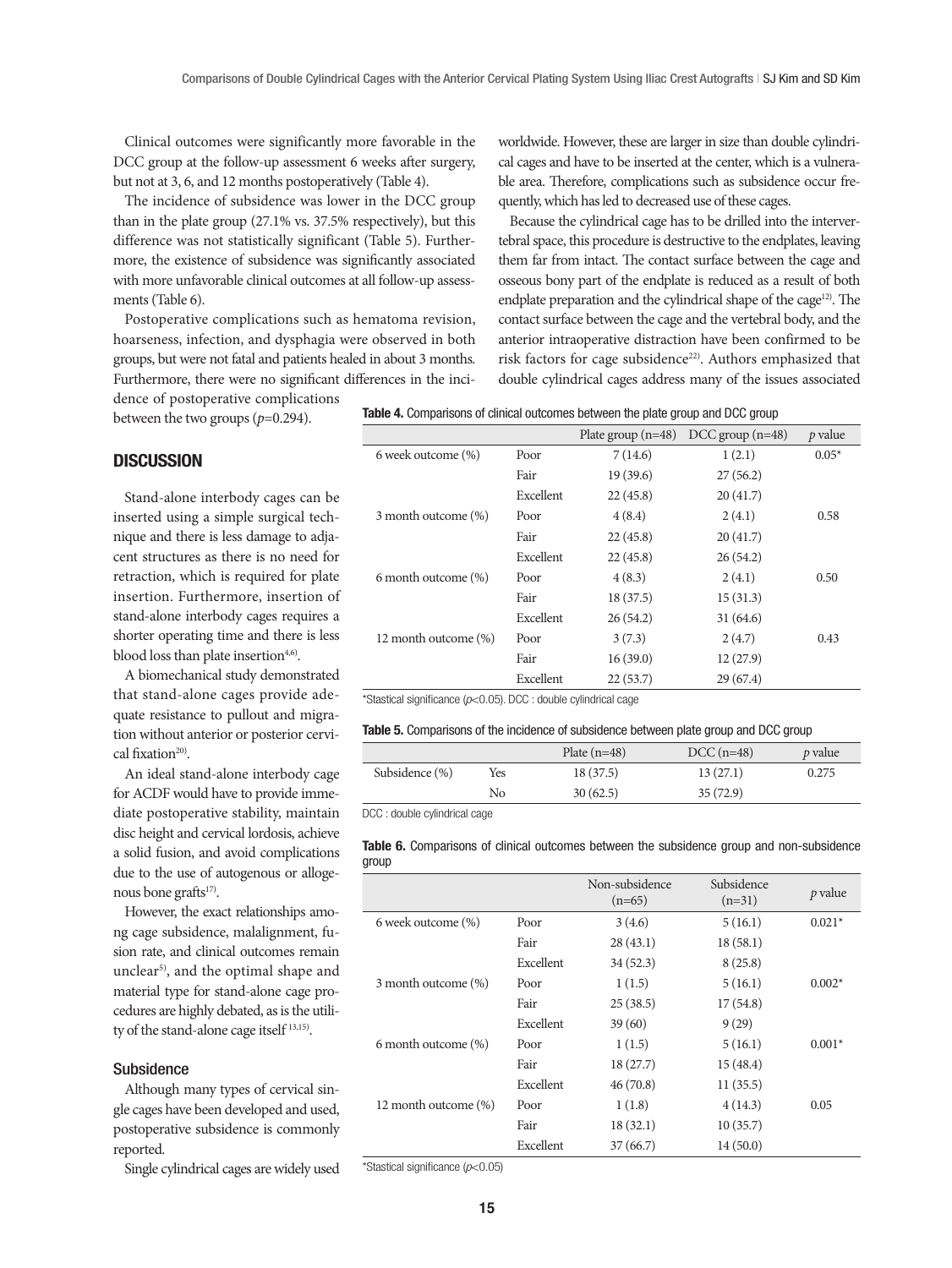with single cages; they are smaller in size and have a larger contact surface together with endplates, and are inserted into both foramen nervosum, resulting in less subsidence and a greater probability of symptom improvement in foraminotomy proce $dures<sup>5</sup>$ .

In our study, interestingly, the incidence of subsidence was lower in the DCC group than in the plate group (27.1% vs. 37.5%, respectively), without statistical significance.

# Fusion rate

Advantages of a solid fusion include a reduction in potential instability, preservation of disc height, maintenance of alignment, and protection of the size of the neural foramen.

Wang et al.<sup>20)</sup> found that the porous wall of the cylindrical cage allowed ingrowth of the surrounding bone of the adjacent vertebrae, and previous animal studies have suggested that the cavernous wall promotes bone fusion. In this series, the fusion rate reached 100% at one year. Our findings were similar.

Another study showed that fusion time was significantly delayed, and that the fusion rate was significantly lower when ACDF was performed using a cage in comparison to a plate<sup>6)</sup>. However, we found that although the fusion time was significantly delayed in the DCC group until 6 months after the operation, there were no significant differences between the plate and cage groups at 12 months. This delay in fusion in the DCC group implies the lack of a strong fixation force in this group, allowing postoperative micromotions to occur continuously between the contact surface of the cage and the vertebral body.

#### Cervical lordosis

Theoretically, the loss of lordosis increases biomechanical stress on the anterior vertebral elements in neighboring segments<sup>16)</sup>. Therefore, the long-term success of spinal surgery appears to be dependent on the maintenance of cervical lordotic curvature.

Martins<sup>14)</sup> classified spine alignment as excellent if lordosis was preserved, good if there was a loss of <5°, and fair and poor when kyphosis was >5°.

In our study, excellent or good alignment was achieved in most patients (100% in the plate group, 97.9% in the DCC, *p*=0.420), and this good alignment was maintained or improved up to 12 months postoperatively.

According to Kolstad et al.<sup>12)</sup>, insertion of a cage improved the curvature toward lordosis, but at 12 months postoperatively, this effect was lost and there was even more degeneration to kyphosis than observed before surgery. However, in other studies<sup>9,18)</sup>, better alignment was obtained by ACDF with a cylindrical cage than ACDF with allografts or autografts, which might have contributed to the lower incidence of ASD.

## Prevertebral soft tissue swelling

Prevertebral soft tissue swelling is frequently implicated as a cause of postoperative dysphagia, but quantitative analysis of postoperative swelling after ACDF is not often performed.

In our study, the prevertebral soft tissue was significantly thinner in the DCC group than in the plate group at the first day and 3, 6, and 12 months post-operatively. Anterior plating may be responsible for the higher rates of dysphagia reported in contemporary series because of the plate's mass effect on the adjacent esophagus and because contralateral screw placement requires more retraction past the midline than is necessary when a plate is not used<sup>11)</sup>.

Cylindrical cages are inserted by torque, unlike rectangular cages that require the impact of a surgical hammer for insertion, and do not affect the cervical cord at all, making them easy to insert. Furthermore, partial invasion of the vertebral body surface can decrease the risk of cage displacement immediately after the operation.

Unfortunately, we do not have long-term radiologic or clinical data, an obvious weakness of this study. Therefore, longterm follow-up studies are necessary, and we plan to conduct these in the future. Another weakness of this study is that it is retrospective. To address this weakness, a prospective randomized study should be performed.

## **CONCLUSION**

Double cylindrical cages relatively showed no tendency of decreasing construct length when used for anterior cervical fixation compared to use of a plating system and iliac crest autografts. Even though fusion was delayed when a DCC was used, there was no difference in the nonunion rate at 12 month between the DCC and plate patient groups. Furthermore, the prevertebral soft tissue was significantly thinner in the DCC group than in the plate group, and most patients in both groups achieved excellent or good alignment. Double cylindrical cages is one of good alternatives for fusion in patients with cervical degenerative diseases; the surgical method is relatively simple and less invasive than the plate method, allows good synostosis, maintains or improves cervical lordotic curvature, causes less prevertebral soft tissue swelling than the plate method, and avoids many of the complications associated with autografting.

#### **References**

- 1. Banwart JC, Asher MA, Hassanein RS : Iliac crest bone graft harvest donor site morbidity. A statistical evaluation. **Spine (Phila Pa 1976) 20** : 1055-1060, 1995
- 2. Bohlman HH, Emery SE, Goodfellow DB, Jones PK : Robinson anterior cervical discectomy and arthrodesis for cervical radiculopathy. Longterm follow-up of one hundred and twenty-two patients. **J Bone Joint Surg Am 75** : 1298-1307, 1993
- 3. Connolly PJ, Esses SI, Kostuik JP : Anterior cervical fusion : outcome analysis of patients fused with and without anterior cervical plates. **J Spinal Disord 9** : 202-206, 1996
- 4. Fujibayashi S, Neo M, Nakamura T : Stand-alone interbody cage versus anterior cervical plate for treatment of cervical disc herniation : sequential changes in cage subsidence. **J Clin Neurosci 15** : 1017-1022, 2008
- 5. Hauerberg J, Kosteljanetz M, Bøge-Rasmussen T, Dons K, Gideon P,